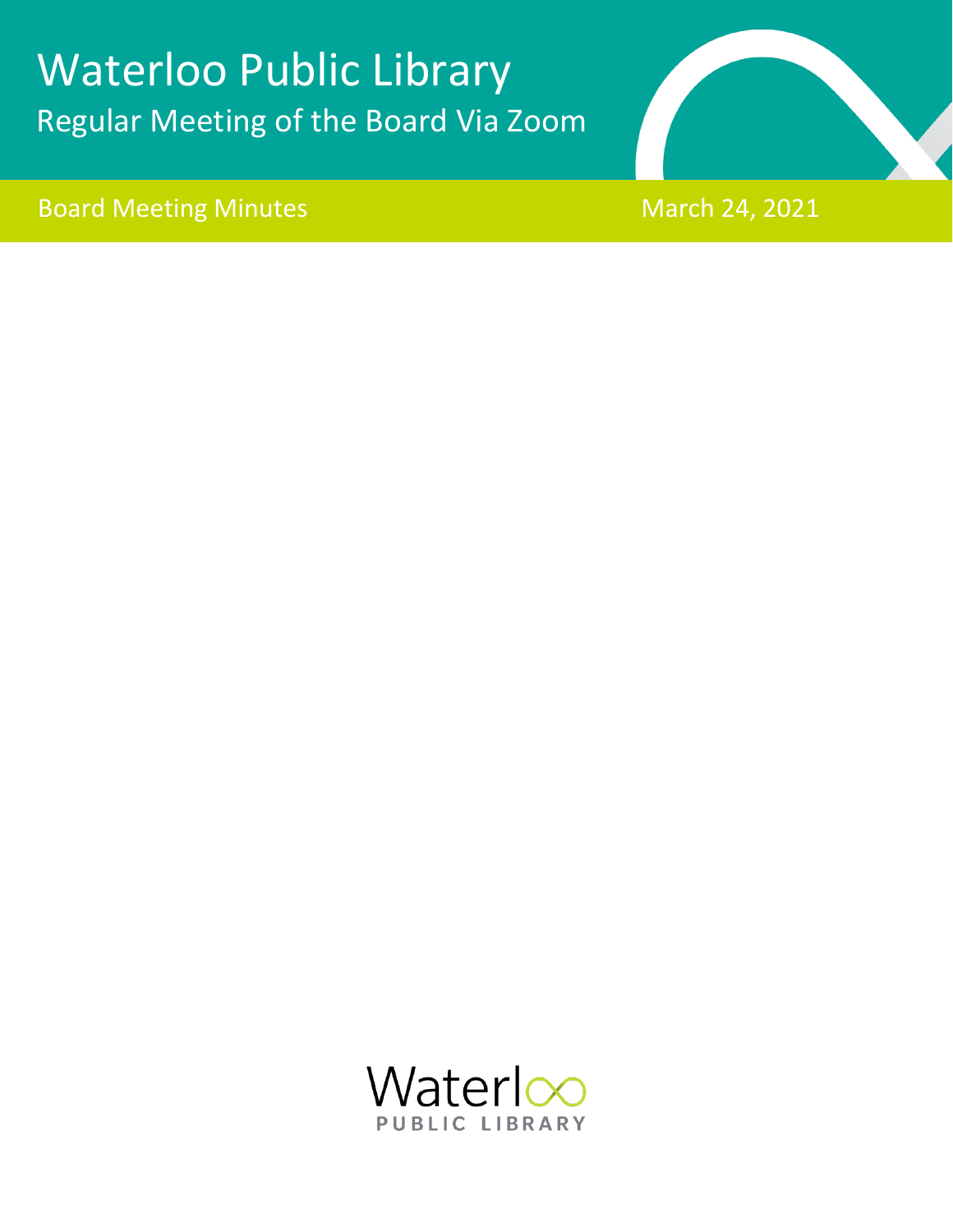**Board Members Attending:** K. Coviello (Chair); S. Ahmad; K. McManus; F. Mensink; J. Strong; Councillor D. Freeman

**Staff:** L. Clarke (CEO); A. Kipfer (Manager, Marketing & Communications)

**Regrets**: D. Charlton; R. Harder

**Joined the meeting at 5:30:** I. Pandit

#### **1. Call to order:**

- 1.1 Land Acknowledgment
- K. Coviello (Chair) called the meeting to order.

#### **2. Approval of the agenda**

**Moved by F. Mensink,** seconded by K. McManus, that the agenda be approved.

 **Motion carried.**

#### **3. Disclosure of pecuniary interest and the nature thereof**

None.

#### **4. Approval of the minutes of the previous regular meeting**

**Moved by J. Strong,** seconded by K. McManus, to approve the minutes of the February 24, 2021 Board meeting.

**Motion carried.**

- **5. Business arising from the minutes – None.**
- **6. Correspondence – None.**
- **7. Committee Reports – None.**

## **8. Information Items**

8.1 Eastside Branch Update – L. Clarke

- Construction remains on schedule photos & video have been shared with the public so they can follow along with the progress
- Eastside Branch Sponsorship Package has been sent to R. Harder & the Fundraising Committee for review

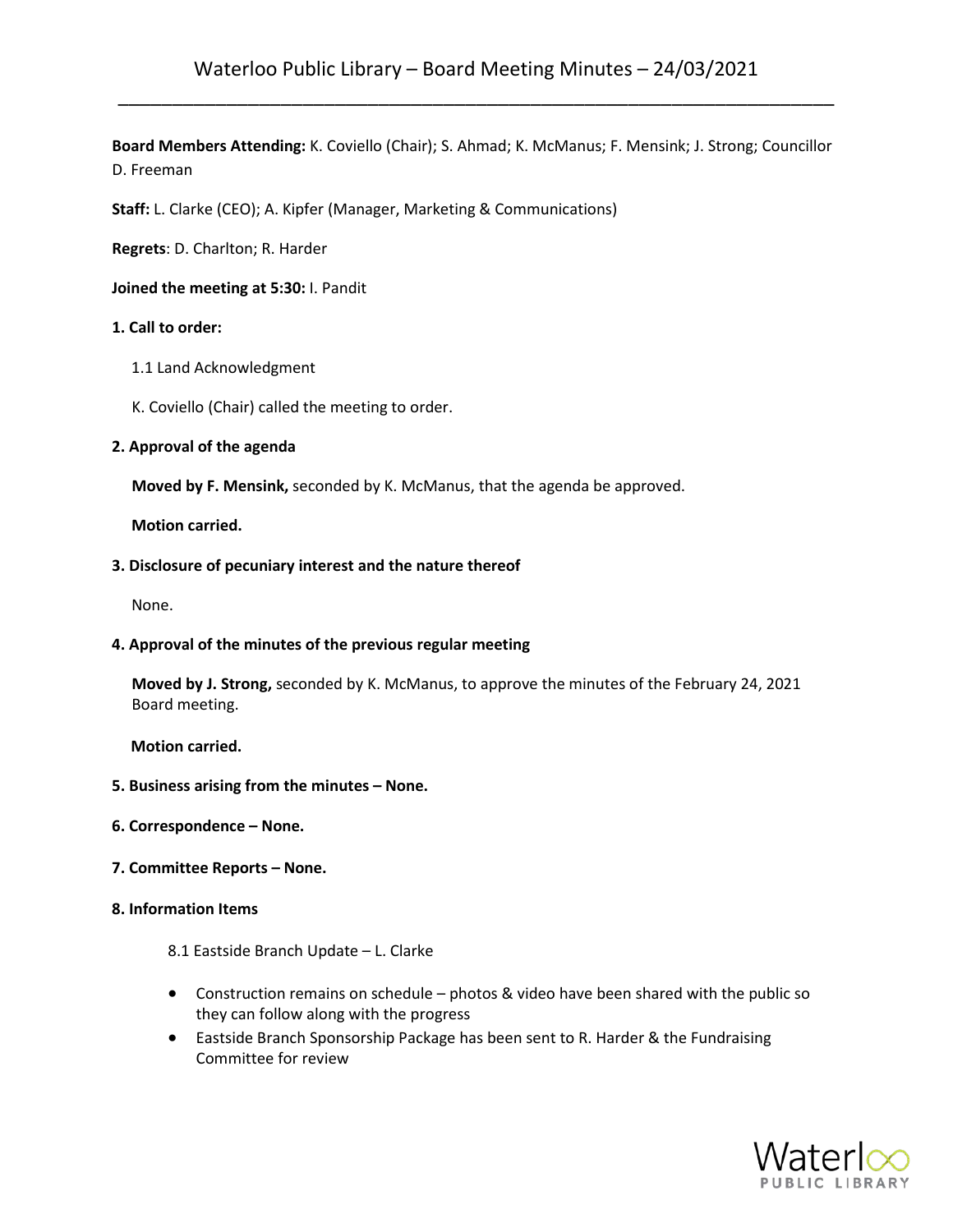8.2 CEO Report – L. Clarke

- WPL, along with other libraries in the Region and in the province, moved to a 24-hour quarantine period for returned materials as of February  $18<sup>th</sup>$ . An Isolation Task Force led by Vaughan Public Library (VPL) has researched whether the quarantine of materials is still required and concluded that according to current information it is not. A letter initiated by VPL, with the support of most Ontario libraries, including WPL, was directed to Premier Ford, Minister MacLeod and Deputy Minister Finnerty, requesting that the quarantine rule be ended.
- Proposed CELA budget cuts of \$1 million was rescinded for 2021, but it is still proposed for following years that \$1 million be cut each year until the total Federal funding of \$4 million per year is ended. A sustainable solution is needed.
- Members of the Management Team are taking the Anti-racism Course offered by Selam Debs
- WPL secured a New Horizons grant to help re-vamp our VLS program, increasing digital and print support among other initiatives
- April Break programs were extremely popular, generating wait lists almost immediately
- Helping with vaccine roll-out WPL staff have made approximately 1,000 calls to seniors 80+

## **9. Other Business**

## 9.1 OLBA Update – S. Ahmad

• S. Ahmad reported that she would be presenting April  $8<sup>th</sup>$  on behalf of the Ontario Library Boards' Association on the topic *Human Rights-Based Approach to IDEA in Libraries*.

## **10. In-camera – as being discussed are personal matters about an identifiable individual**

 **Moved by K McManus,** seconded J. Strong by to move in-camera.

 **Motion carried**

 **Moved by K. McManus,** seconded by D. Freeman, to leave in-camera.

 **Motion carried.**

## **11**. **Date of next regular meeting**

Wednesday, April 28, 2021 at 5:00pm via Zoom